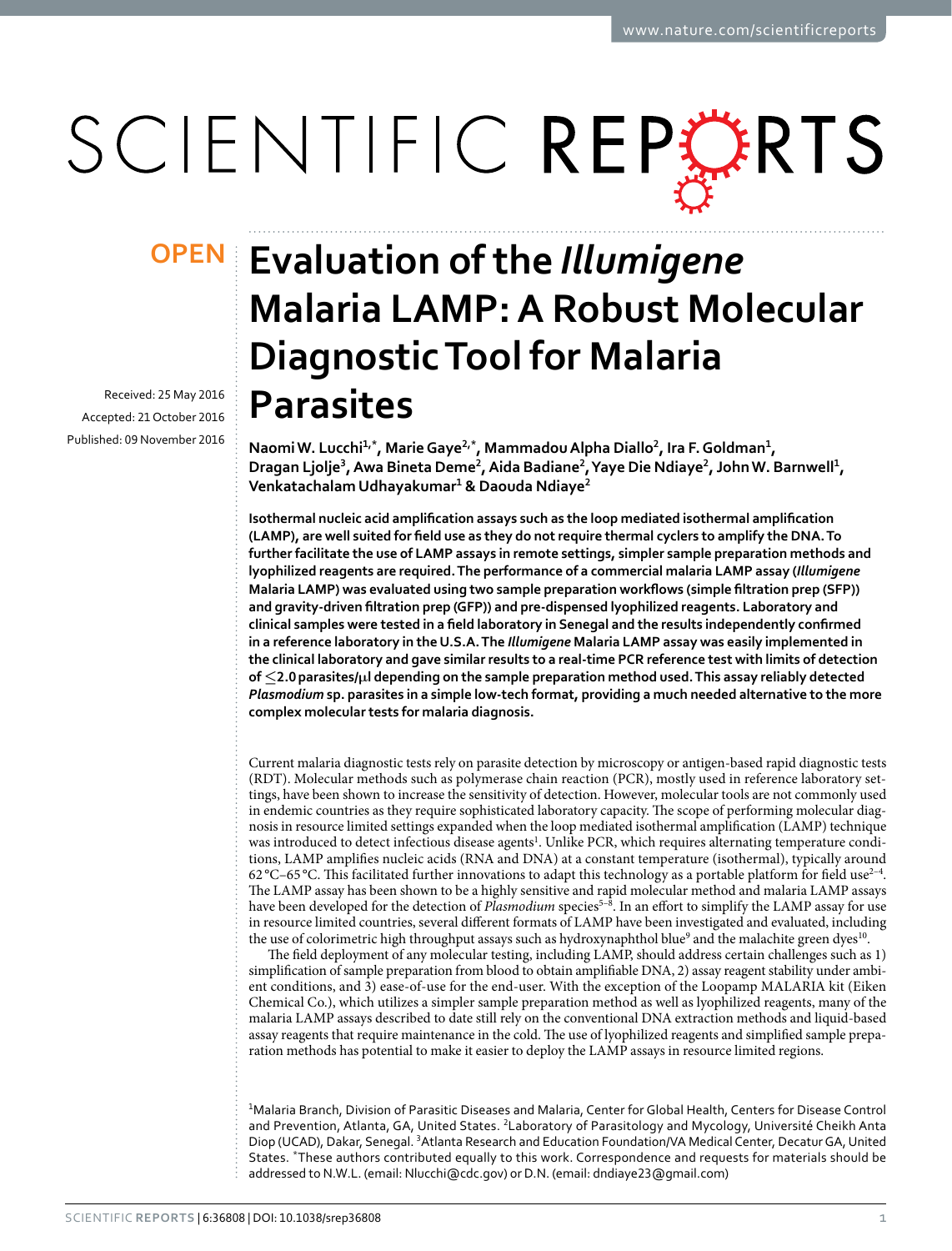

<span id="page-1-0"></span>**Figure 1.** *Illumigene* **Malaria LAMP workflow.** The *Illumigene* Malaria LAMP assay workflows include a sample preparation step followed by an amplification step. Two sample preparation workflows were developed: one using a simple filtration sample preparation method, Fig. 1a, and the other a 7–10minutes gravity-driven gel filtration sample preparation method, Fig. 1b. The assays are performed as described in the corresponding insert. The necessary LAMP reagents are lyophilized in the *Illumigene* Malaria Test Device which consist of a TEST tube with primers targeting the *Plasmodium* genus and a CONTROL tube with primers to detect the housekeeping human gene, used as a DNA isolation and amplification control. The runs are performed using the *illumipro-10*™ incubator Reader and a qualitative result (positive, negative or invalid) is printed put after the run. These figures were prepared and provided by Meridian Bioscience, Inc.

Recently, another commercially available malaria LAMP kit, the *Illumigene* Malaria LAMP, was developed by Meridian Bioscience Inc. (Cincinnati, OH). This kit consists of pre-dispensed, ambient temperature stable LAMP reagents designed to detect malaria parasites at the genus level. The LAMP assay is performed using the *illumipro-10*™ Incubator/Reader, which is capable of testing 10 samples per run. The change in turbidity associated with LAMP assays, due to the magnesium-pyrophosphate build-up as a by-product, is measured by the *illumipro-10*™ reader and a qualitative result is determined. Two simple centrifuge-free methods to extract DNA from EDTA whole blood were designed: a simple filtration method (*Illumigene* Malaria; herein referred to as SFP for simple filtration prep as shown in [Fig. 1a\)](#page-1-0) and a gravity-driven gel filtration column (*Illumigene* Malaria PLUS; herein referred to as GFP for gravity filtration prep, as shown in [Fig. 1b\)](#page-1-0). Both procedures rely on chemical lysis and produce amplifiable DNA within 10minutes.

Here, we report results from the first evaluation, conducted in a clinical laboratory in Senegal, on the performance of the *Illumigene* Malaria LAMP assay using both the SFP and GFP sample preparation methods.

#### **Results**

**Cross-reactivity and Limits of Detection of the** *Illumigene* **Malaria LAMP.** The cross-reactivity and limits of detection (LoD) experiments were performed by Meridian Biosciences with technical assistance from CDC prior to the field evaluation of the assays. Based on the *Plasmodium* target DNA sequence alignments, the LAMP targets selected for *Illumigene* Malaria LAMP primers are highly conserved across the *Plasmodium* genus. No DNA sequence homology was observed with the selected targets other than the *Plasmodium* sequences using BLAST sequence analysis software at NCBI against the entire content of GenBank non-redundant sequences database. The assay was shown to detect all five human-infecting Plasmodium species: *P. falciparum, P. vivax,*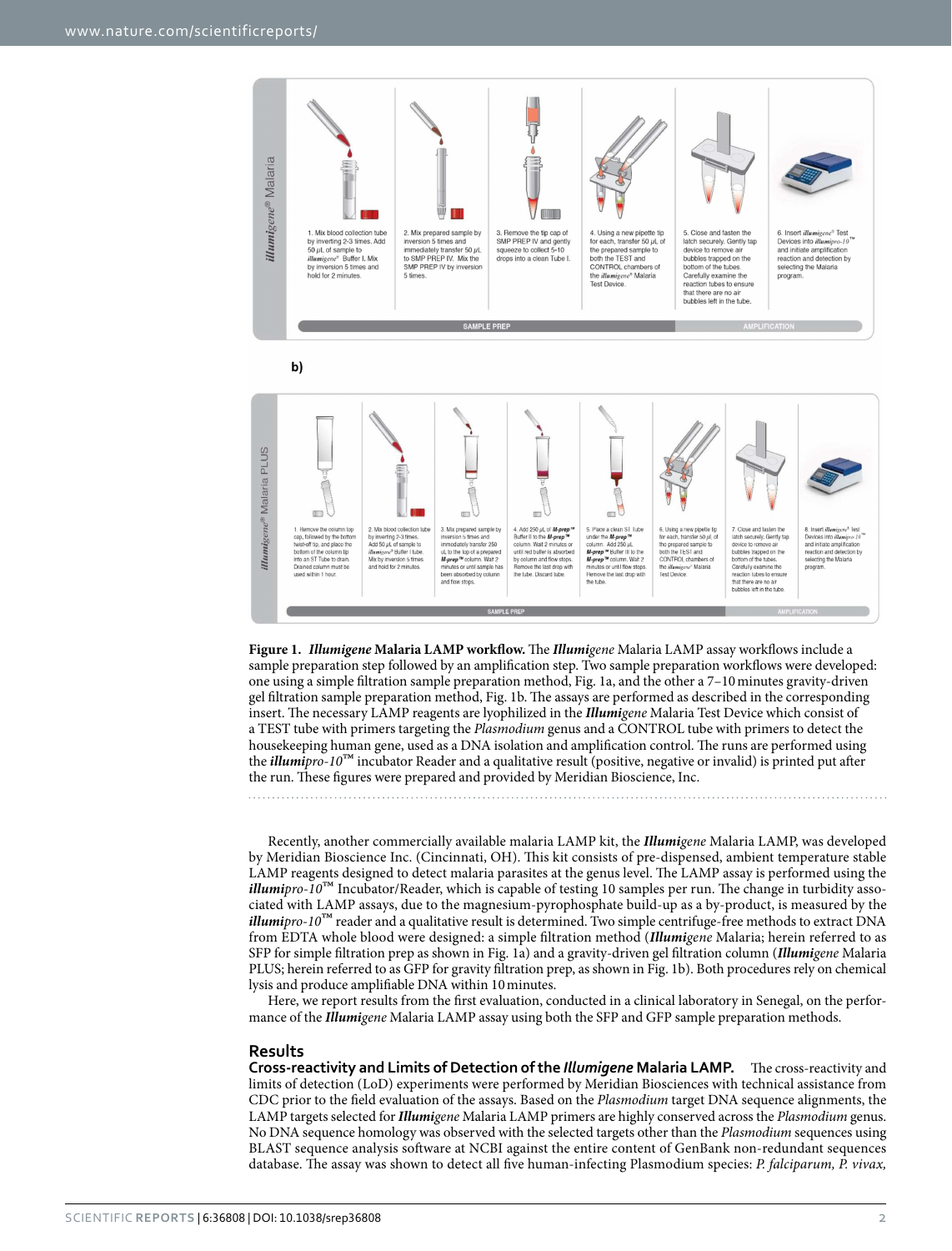<span id="page-2-0"></span>

|                | <b>GFP</b>      |                |              |  |  |
|----------------|-----------------|----------------|--------------|--|--|
| <b>PET-PCR</b> | <b>Positive</b> | Negative       | <b>Total</b> |  |  |
| Positive       | 140             | $\overline{4}$ | 144          |  |  |
| Negative       | 8               | 57             | 65           |  |  |
| Total          | 148             | 61             | 209          |  |  |
|                |                 |                | 95% CI       |  |  |
| Sensitivity    | 97.2%           | 140/144        | 92.6-99.1%   |  |  |
| Specificity    | 87.7%           | 57/65          | 76.6-94.2%   |  |  |
|                | <b>SFP</b>      |                |              |  |  |
| Positive       | 140             | $\overline{4}$ | 144          |  |  |
| Negative       | $\overline{4}$  | 61             | 65           |  |  |
| Total          | 144             | 65             | 209          |  |  |
|                |                 |                | 95% CI       |  |  |
| Sensitivity    | 97.2%           | 140/144        | 92.6-99.1%   |  |  |
| Specificity    | 93.8%           | 61/65          | 84.2-98.0%   |  |  |
|                | Microscopy      |                |              |  |  |
| Positive       | 135             | 9              | 144          |  |  |
| Negative       | 1               | 64             | 65           |  |  |
| Total          | 136             | 73             | 209          |  |  |
|                |                 |                | 95% CI       |  |  |
| Sensitivity    | 93.8%           | 135/144        | 88.1-97.0%   |  |  |
| Specificity    | 98.5%           | 64/65          | 90.6-99.9%   |  |  |

#### **Table 1. Performance of** *illumigen***e Malaria LAMP assays and Microscopy compared to PET-PCR.**

*P. ovale, P. malariae* and *P. knowlesi*. No cross-reactivity was observed with human genomic DNA or with all the non-*Plasmodium* species tested. Using *P. falciparum* strain 3D7 DNA, the Limit of Detection (LoD) of the SFP and the GFP methods were determined to be 2.0 parasites/μl and 0.3 parasites/μl, respectively. LoD using the WHO standard were determined to be 4, 256 IU/μl (equivalent to 2 parasites/μl) for the SPF method and 851 IU/μl (0.4 parasites/μl) for the GFP method. The LoD using *P. vivax* DNA (India VII strain) was found to be 0.1parasites/μL for both the SFP and GFP assays.

**Evaluation of the** *Illumigene* **Malaria LAMP Assays in a Clinical Laboratory in Senegal.** A total of two hundred sixteen (216) whole blood and corresponding dried blood spots (DBS) samples were collected from 3 clinical sites in Senegal: Pikine, Rufisque and Thies. The three sites are found in a malaria hypo endemic area in which three human infecting species, *P. falciparum, P. malariae* and *P. ovale* are known to circulate. The parasite prevalence in Pikine and Rufisque is about 3% and it is about 1% in Thies. All the samples were tested in a clinical laboratory located in Thies, that routinely conducts microscopic and RDT evaluations. The whole blood was used for the LAMP assays while the DBS were utilized for the PET-PCR assay. Sixty six of the whole blood samples were utilized immediately upon collection or stored between 2–4 °C for1 to 7 days before use for *Illumigene* LAMP (prospective samples). The remaining 150 blood samples were collected and evaluated by microscopy and then frozen at <20 °C until utilized for the LAMP assays which was within 30 days of storage (retrospective). The patient population included 84 females and 131 males (the gender of 1 patient was not defined). Only 209 samples were included in the analysis because 5 samples (3 positive, 2 negative by microscopy) were excluded because the incorrect assay program was used for GFP testing and 2 samples gave invalid results using the SFP method in that the assay control (run with every sample) gave invalid results. The SFP and GFP performance characteristics were compared to the local microscopy performed in the field. The collected DBS were send to the CDC to be evaluated using the PET-PCR assay. These assays were performed blinded to the microscopy and LAMP results obtained in the field.

**Performance Characteristics of the Illumigene Malaria LAMP by Specimen Storage.** No significant difference was observed in the obtained specificity by using either prospective or retrospective samples with the GFP ( $p=0.146$ ) and SFP assays ( $p=0.5921$ ) compared to microscopy.

**Performance Characteristics of the Illumigene Malaria LAMP compared to microscopy and the PET-PCR.** The species distribution of the 209 samples utilized in this study was 134 *P. falciparum*, 1 *P. ovale* and 1 mixed infection: *P. falciparum* and *P. malariae.* The average parasite density, as determined by microscopy, was 36,942 parasites/μl and range 40 to 404,000 parasites/μl. Both PET-PCR and the *Illumigene* Malaria LAMP assays identified additional positive samples compared to microscopy; 11 by GFP method and 7 by both PET-PCR and SFP method. [Table 1](#page-2-0) and [Fig. 2,](#page-3-0) summarizes the obtained sensitivity and specificity of *Illumigene* Malaria LAMP and microscopy, compared to PET-PCR, used as the reference test.

**Discrepant samples.** Twelve samples had discrepant results between the PET-PCR and LAMP tests, [Table 2.](#page-3-1) Four PET-PCR samples of Ct values above 37.0 were shown to be negative by the LAMP assays while 8 samples negative by PET-PCR were shown to be positive by either the SFP (4/8) and/or the GFP assay (8/8).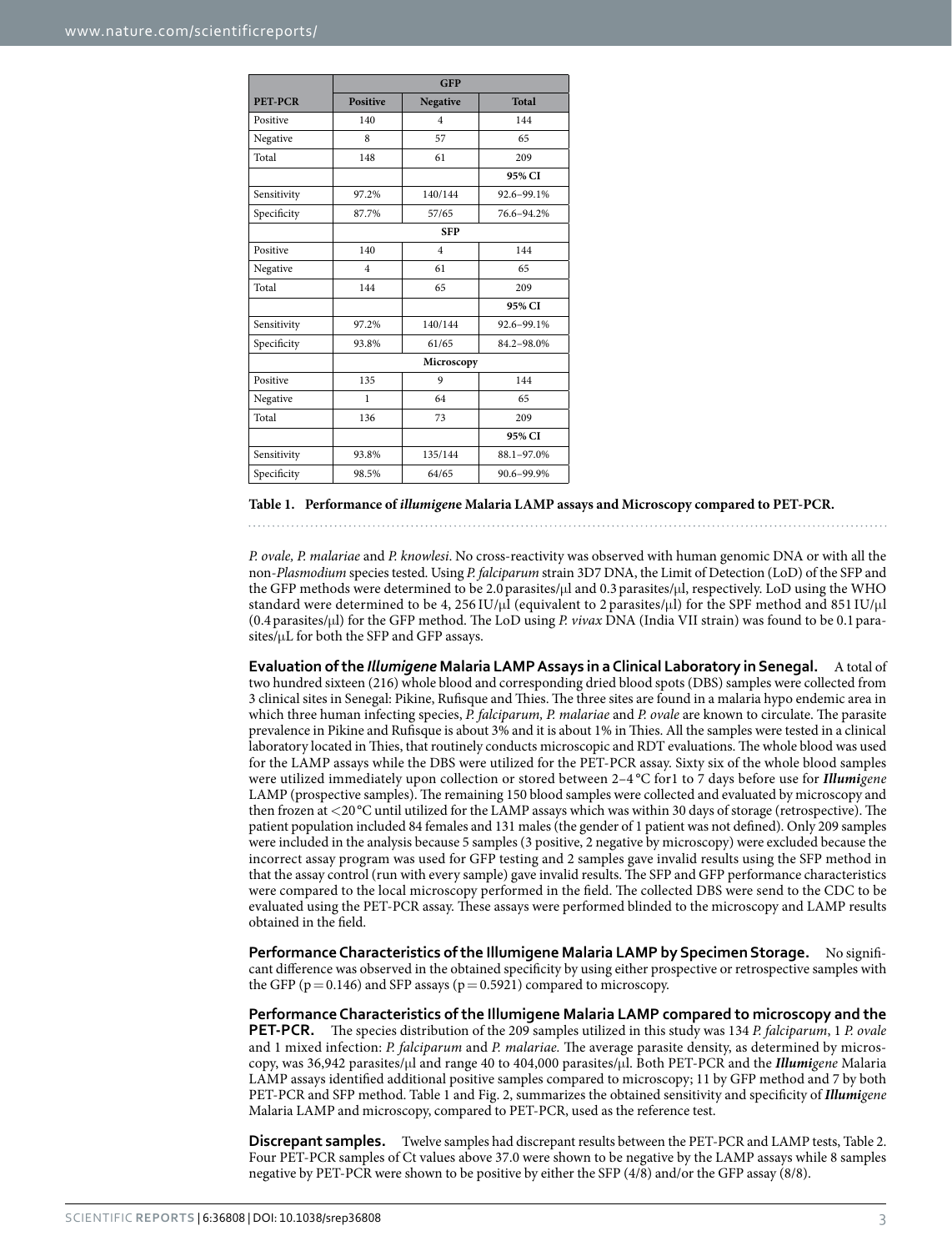

<span id="page-3-0"></span>**Figure 2. Graphical representation of sensitivity and specificity of microscopy, SFP and GFP compared to PET-PCR.** The sensitivity and specificity of SFP (simple filtration prep), GFP (gravity-driven prep) methods and microscopy were calculated using the PET-PCR as the reference test. The whiskers show the 95% confidence intervals for sensitivity and specificity (centre diamonds).

<span id="page-3-1"></span>

| Sample<br>number | <b>GFP</b> | <b>SFP</b> | <b>PET-PCR</b> | PET-PCT<br>Ct value |
|------------------|------------|------------|----------------|---------------------|
| 179              | Positive   | Positive   | Negative       | No Ct               |
| 193              | Positive   | Negative   | Negative       | No Ct               |
| 204              | Negative   | Negative   | Positive       | 39.49               |
| 206              | Negative   | Negative   | Positive       | 39.27               |
| 207              | Negative   | Negative   | Positive       | 39.31               |
| 219              | Positive   | Negative   | Negative       | No Ct               |
| 256              | Positive   | Negative   | Negative       | No Ct               |
| 275              | Positive   | Positive   | Negative       | No Ct               |
| 276              | Positive   | Positive   | Negative       | No Ct               |
| 289              | Positive   | Negative   | Negative       | No Ct               |
| 430              | Positive   | Positive   | Negative       | No Ct               |
| 464              | Negative   | Negative   | Positive       | 37.91               |

**Table 2. Discrepant results among the molecular assays (PET-PCR and LAMP assays).**

**Comparison between the SFP and GFP Sample Preparation Methods.** Both sample preparation methods were easy to perform in the field with minimum laboratory training. The GFP assay detected four more positive samples than the SFP assay (148 samples compared to 144). These four samples were also found to be negative by the PET-PCR assay, [Table 2.](#page-3-1)

#### **Discussion**

The *Illumigene* Malaria LAMP assays are capable of detecting malaria infections at the genus level with analytical sensitivity (LoD) equal to (SFP assay) or below (GFP) the WHO recommended 2 parasites/ $\mu$ <sup>11</sup> while using two simple sample preparation procedures. Results were obtained in less than one hour, including the sample preparation steps. This report compared the performance of *Illumigene* Malaria LAMP to the PET-PCR assay, a real-time PCR assay commonly used in research or reference labs. Not surprisingly, both SFP and GFP assays, like the reference test, PET-PCR assay, detected more positive samples than microscopy, the gold standard diagnostic test in many malaria endemic countries. The analytical sensitivity of the GFP assay was about 7 fold more than that of the simpler SFP assay, providing a much lower LoD of 0.3parasites/μL than the SFP assay (2parasites/μL). Indeed, this could explain the fact that the GFP assay detected 4 samples as positive that both the SFP and PET-PCR did not detect, as shown in [Table 2.](#page-3-1) This was not surprising given that the GFP assay provides a cleaner DNA preparation due to the additional column purification step not found in the simpler *Illumigene* Malaria method. Nonetheless, the parasite detection limits observed for the two sample preparation methods implies that these assays are capable of detecting low density infections below the detection limits of both microscopy and RDTs.

The PET-PCR assay detected as positive four samples that both the GFP and SFP did not identify as positive. This raises the question as to whether these were false positive samples by PET-PCR or if these were indeed positive samples that were missed by both the LAMP assays. The fact that these samples had high Ct [\(Table 2\)](#page-3-1) indicate that, if these were indeed positive samples, they have very low parasite densities. These observations are not entirely surprising given that similar inconsistencies in PCR replicates of low parasitemia samples have been demonstrated<sup>2[,12](#page-6-6)</sup>. The reproducibility of PCR assays in the detection of samples with very low parasitemia was shown to alternate between positive and negative in about 38% of PCR replicates tested<sup>12</sup>. Therefore, it is very possible that these were indeed positive samples of low parasitemia which if retested with the LAMP assays would probably give positive results however, we also cannot rule out false positivity by PET-PCR.

Sub-microscopic infections have been shown to occur in all transmission settings and the use of microscopy for epidemiological studies greatly underestimates the prevalence of malaria infections[13](#page-6-7). It is important that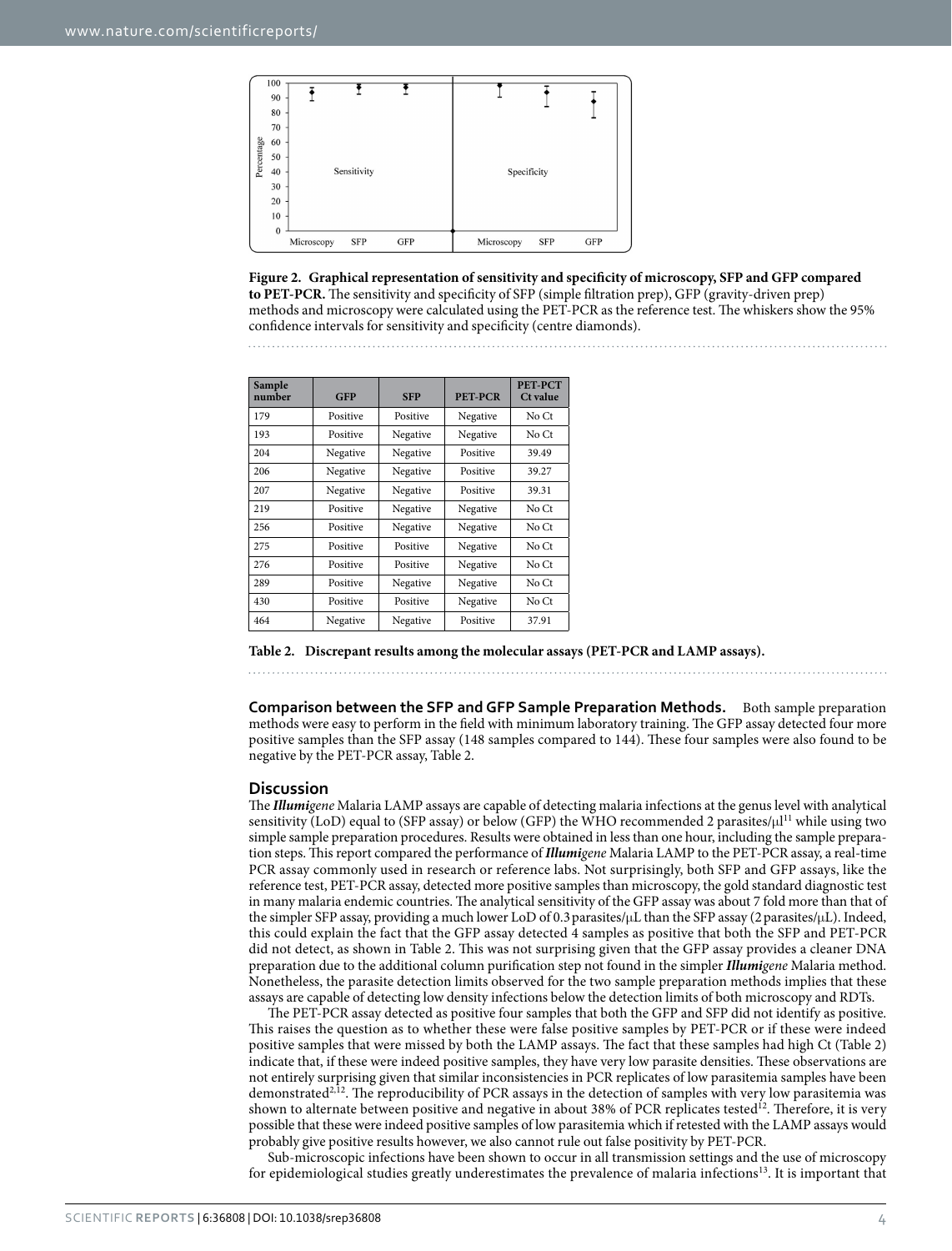low density infections are detected, as they have been shown to contribute to as much as 20–50% of all human to mosquito transmission in very low transmission settings<sup>14</sup>. Several studies have demonstrated that molecular assays are more sensitive at detecting low density infections, often missed by microscopy<sup>15-17</sup>. The need to detect even asymptomatic low density infections in the wake of calls to eliminate malaria has led to the development of simple field-adaptable molecular assays for parasites detection. Our results demonstrate that the *Illumigene* Malaria LAMP assays are comparable in sensitivity and specificity to a real-time PCR assay (PET-PCR) which is more technically challenging. The LAMP technique, unlike many other molecular tests, is well suited for field laboratory use as it does not require a thermal cycler. Indeed, in this study, the LAMP assays were performed in a clinical laboratory in a field setting. Results from this evaluation clearly demonstrate that the *Illumigene* Malaria LAMP assays are as sensitive as the reference test and therefore can be useful in the detection of asymptomatic cases that are often sub-microscopic. However, the described evaluation was not designed to address the utility of this test for detecting asymptomatic infection in field survey as the main objective of this first evaluation was to determine the performance of this test in a clinical laboratory setting in a malaria endemic country by comparing with microscopic diagnosis and a reference molecular test. Therefore, future studies aimed at evaluating these assays for detection of asymptomatic cases in both low and high transmission settings are warranted.

Several malaria LAMP assays have been described<sup>2[,3](#page-6-9),[6](#page-6-10),[7](#page-6-11),[9,](#page-6-3)18-24</sup>. However, to date, the only truly field deployment commercial LAMP kits that we are aware of are the Loopamp MALARIA kit (Eiken Chemical Co)<sup>[2,](#page-6-1)[25,](#page-7-2)26</sup> and the *Illumigene* Malaria LAMP described here. Both of these LAMP platforms address the challenges associated with the field deployment of many molecular tests such as simplification of sample preparation from blood, reagent stability under ambient conditions, and ease-of-use for the end user, making it easier to deploy sensitive molecular assays in resource limited laboratory settings. By way of differences, the "PURE" sample preparation method utilized in the Loopamp MALARIA kit (Eiken Chemical Co) requires a 5-minutes heating step and the use of a series of interlocking tubes which is unlike the straightforward simpler methods utilized in the *Illumigene* Malaria LAMP. Additionally, the amplification and readout steps in the *Illumigene* Malaria LAMP are both performed in one platform resulting in an objective "positive" or "negative" readout similar to the use of a turbidimeter, in the Loopamp MALARIA kit (Eiken Chemical Co).

The current recommendations for case management of suspected malaria cases and passive case detection, even in low transmission settings, are still microscopy and quality-assured RDTs<sup>11</sup>. The objective of this test evaluation was not to change this recommendation for primary diagnosis but to demonstrate the feasibility and utility of simpler molecular assays such as LAMP assays for diagnosis of malaria in a point of care clinical laboratory setting. The results of this evaluation demonstrates that this test can improve the detection limit of the diagnostic test at point of care as they would allow for the detection of cases missed by microscopy and RDTs as demonstrated in our study. The increased sensitivity of this molecular test is certainly valuable for case management in non-endemic countries as most of the patients may be non-immune to malaria and this test can help to treat cases that will be missed by current standard primary diagnostic tests. However, the utility of this test for case management in an endemic setting will require further consideration from ministries of health and World Health Organization and their recommendations for appropriate use. Nevertheless, this new sensitive test provides opportunities for other use as the malaria control ecosystem includes several different operational scenarios which call for more sensitive detection tools. These include 1) epidemiological surveys in which a large proportion of sub-microscopic cases are missed, 2) elimination-certification process where finding the last parasite is necessary, in the detection of asymptomatic cases and in reactive case detection studies such as mass screen and treat (MSaT), 3) focal screen and treat (FSaT) studies in which individuals are screened with (FSaT) or without (MSaT) identification of an index case and the positive cases are treated<sup>11</sup> and 4) in follow up tests post- treatment or in vaccine trials. All these scenarios require highly sensitive tests and the *Illumigene* Malaria LAMP assays provides such a test due to its impressive limit of detection. However, like many other malaria LAMP platforms reported to date, the *Illumigene* Malaria LAMP assays can test a limited number of samples per run. Therefore, scenarios that require the testing of a large number of samples may require other platforms such as the recently described colorimetric LAMP assays<sup>9,[10](#page-6-4)</sup> with the limitation that these high-throughput colorimetric malaria LAMP assays still require sample preparation and lyophilized reagents for ease of use in the field. As technology advances, it is possible to envision the possibility of adapting the *Illumigene* reader to facilitate the testing of larger sample size.

Simpler sample collection methods such as the use of a finger prick blood and filter papers are preferable in field settings in resource limited regions. A limitation of this study is the fact that a venous blood collection was used, however, this does not mean that this is the recommended sample collection method for use with the *Illumigene* Malaria LAMP assays and while we did not evaluate the use a finger prick sample in our study, we do not see any scientific reason why such a sample collection method would not work with the LAMP assays described here which require only 50μL of blood.

The *Illumigene* Malaria LAMP kit described here is designed to detect parasites of the *Plasmodium* genus and would serve as a screening test for malaria parasites infections. However, the development of species specific primers for species identification, is easily achievable. Several malaria LAMP assays have been described capable of detecting both the *Plasmodium* genus as well as the different human infecting species<sup>[3,](#page-6-9)5-8,27</sup>. The need to identify the infecting species is important in situations where treatment is required post testing, in which case species identification is necessary in order to provide the correct antimalarial and in providing valuable information on the burden and relative distribution of malaria species. Nonetheless, a genus-specific assay has utility in studies that monitor and evaluate malaria control programs in which species identification might not be absolutely necessary. Furthermore, in a clinical setting, a simple, highly accurate, genus-specific LAMP assay has the ability to eliminate the need for significant expertise, training, and experience associated with microscopy, and can be an excellent safeguard against possible false-negative results associated with conventional tests optimized for detecting higher density symptomatic infections.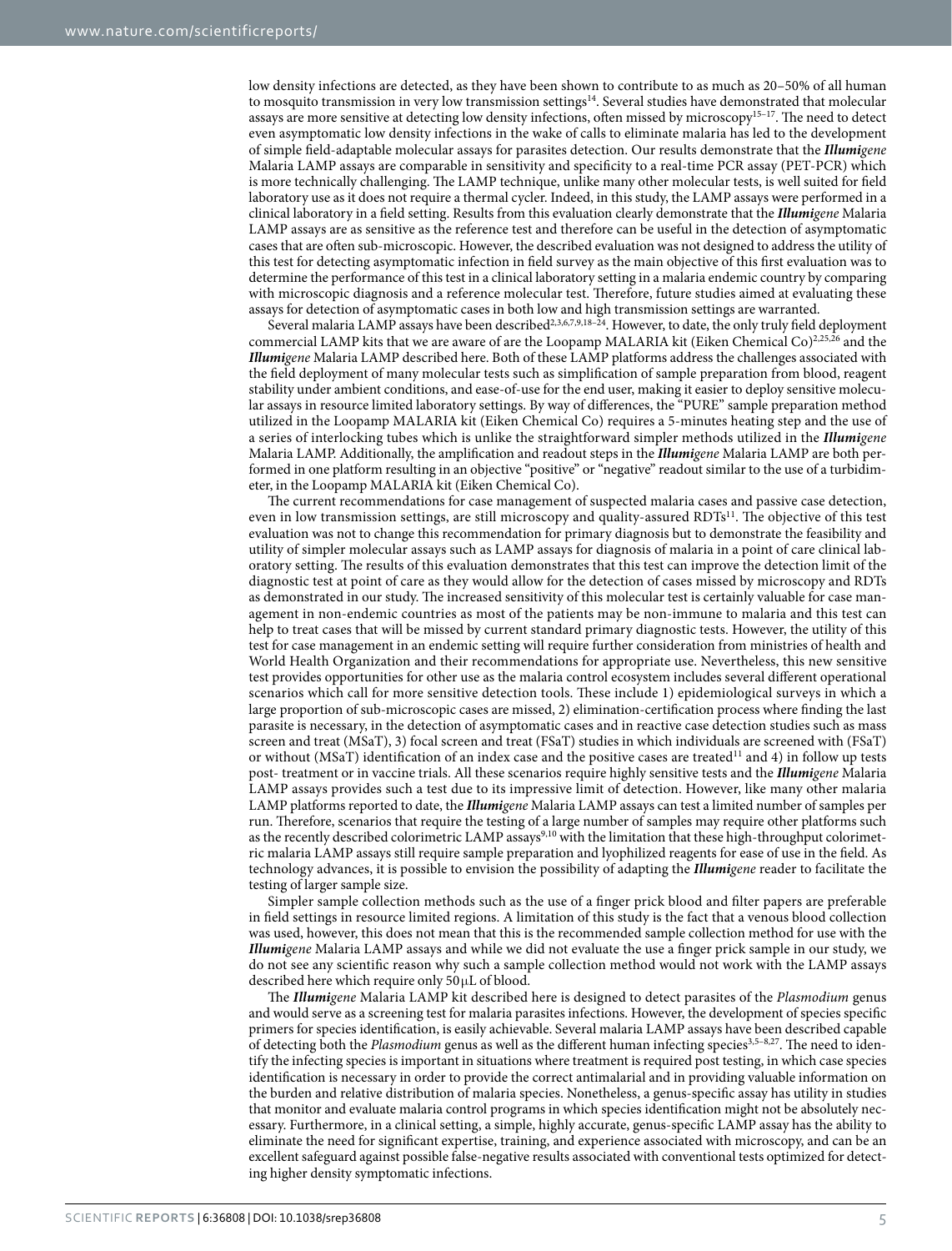In conclusion, the *Illumigene* Malaria LAMP assays can be used reliably for the detection of *Plasmodium* in a simple low-tech but sensitive assay format providing a much needed alternative to more complex molecular tests for malaria diagnosis. Additionally, introducing innovative diagnostics like *Illumigene* Malaria LAMP eliminates challenges associated with conventional molecular tests and provides new opportunities to diagnose malaria in point of care settings in non-endemic and in endemic settings. Given the impressive low limits of detection and ease of use of these assays, it is reasonable to assume that these assays can provide sensitive options for the detection of asymptomatic cases in elimination settings; however, this requires appropriate field evaluations for such use.

### **Methods**

**Ethics.** The study protocol was approved by the National Ethics Committee for Health Research, of the Republic of Senegal before participant recruitment and sample collection were initiated. CDC investigators did not participate in specimen collection or interact with study subjects and did not have access to personal identifying information. Therefore, their participation was determined to be non-engaged in human subjects' research under CDC human subjects' protections procedures. All participants, or their parents or guardians, provided written informed consent. All the methods were carried out in accordance with the approved guidelines.

**Study site, participants and sample collection.** The study was conducted between September and December, 2015 in Hospital A. LeDantec Laboratoire de Parasitologie in Dakar, Senegal. Study participants were selected from health clinics in hypoendemic settings in Pikine, Rufisque and Thies, using the following criteria: patient age of  $\geq$ 3 years, presence of fever at time of enrollment, or history of fever during the 48 previous hours, absence of severe illnesses and willingness to participate in the study, and consenting. The test plan was designed to evaluate the performance of both prospective and archived EDTA treated blood samples from symptomatic patients. Retrospective samples were collected previously, tested by microscopy and stored frozen (≤−20 °C) until testing with *Illumigene* LAMP assays. For the prospective arm, a 5 mL volume of venous whole blood was collected in EDTA tubes and used to prepare both thick and thin blood smears for microscopy.

*Illumigene* **Malaria LAMP Assays.** The *Illumigene* Malaria LAMP assay consist of two main steps: a sample preparation step and an amplification step, [Fig. 1.](#page-1-0) Two centrifuge-free sample preparation methods were designed to extract DNA from whole blood collected in EDTA as anticoagulant: 1) a simple filtration method (*Illumigene* Malaria, herein referred to as SFP for simple filtration prep as shown in [Fig. 1a](#page-1-0)) and a 7–10minutes gravity-driven gel filtration method (*Illumigene* Malaria PLUS; herein referred to as GFP for gravity-driven filtration prep as shown in [Fig. 1b\)](#page-1-0). All the reagents and supplies are kept at room temperature. A blood sample is mixed with the provided lysis buffer and the lysate transferred to either SFP or GFP columns as described in [Fig. 1](#page-1-0). The collected eluates from each sample preparation were directly added to the *Illumigene* Malaria test device consisting of lyophilized LAMP reagents. The lyophilized reagents in the LAMP device consist of the primers targeting the *Plasmodium* mitochondrial genome and the other necessary components including dNTPs and *Bst* DNA Polymerase to perform the LAMP assay. The control tube consist of LAMP reaction components and *Bst* Polymerase with primers to detect the housekeeping human gene, NADH dehydrogenase subunit 1. The design of this control supports that the whole blood extraction process step was performed correctly and identifies any potential sample inhibition.

The clinical trial site in Senegal utilized a full production lot of *Illumigene* Malaria LAMP kits that were labeled for Investigational Use Only (IUO). The kits, the *illumipro-10*™ Incubator/Reader, and record sheets were shipped to the test site at the beginning the study. All tests were performed using the *illumipro-10*™ incubator Reader, installed with Software version 2.00:602 and an IUO Malaria Assay protocol. External controls consisting of a known positive sample (Meridian Bioscience Inc. (Cincinnati, OH) and known non-malaria human blood were run on each day of patient testing. These samples were processed in the same manner as the patient samples. The runs were considered valid if the control test tube gave a positive result and if all the other controls gave the expected results. A qualitative result (positive, negative or invalid) was printed after every run.

**Microscopy.** Thick and thin blood smears were prepared in the field for microscopy reading at the Laboratory of Parasitology and Mycology at Cheikh Anta Diop University (UCAD), A. Le Dantec Hospital in Dakar, Senegal. The blood smears were stained with 10% Giemsa for 10minutes using WHO procedures [http://www.who.int/](http://www.who.int/malaria/publications/atoz/9241547820/en/) [malaria/publications/atoz/9241547820/en/.](http://www.who.int/malaria/publications/atoz/9241547820/en/) A thick blood smear was considered negative when the examination of 300 high power fields did not reveal asexual parasites or gametocytes. Parasite densities were calculated by counting the number of asexual parasites per 200 leukocytes (or per 500, if the count is less than 100 parasites or gametocytes per 200 leukocytes), assuming a leukocyte count of 8,000/μl. For quality control, all slides were read by two expert microscopists and a third microscopist settled any discrepant readings.

**Cross-reactivity and inclusivity studies.** Cross reactivity studies were performed by Meridian during their primer/assay validation phase. This was tested using the five human-infecting *Plasmodium* spp. *P. falciparum, P. vivax, P. malariae, P. ovale* and *P. knowlesi* DNA (obtained from the CDC) and negative human whole blood specimens inoculated with non-*Plasmodium* organisms including bacterial or fungal organisms to a minimum concentration of  $1.0 \times 10^6$  CFU/mL, virus at a minimum of  $1.0 \times 10^5$  TCID<sub>50</sub>/mL, or protozoans to a minimum concentration of  $1.0 \times 10^5$  organisms/mL. Where whole organisms were not available,  $1.0 \times 10^6$  copies/mL for genomic DNA were tested. The following organisms were evaluated: *Babesia microti, Borrelia burgdorferi, Haemophilus influenza, Klebsiella pneumoniae, Leishmania donovani, Leishmania infantum, Leptospira interrogans, Mycobacterium smegmatis, Salmonella typhi, Staphylococcus aureus, Staphylococcus epidermidis, Streptococcus pneumoniae, Treponema pallidum, Trypanosoma cruzi, Trypanosoma rangeli, Vibrio parahaemolyticus,* Cytomegalovirus (CMV), Epstein-Barr virus (EBV), Hepatitis B virus, Hepatitis C virus, Herpes simplex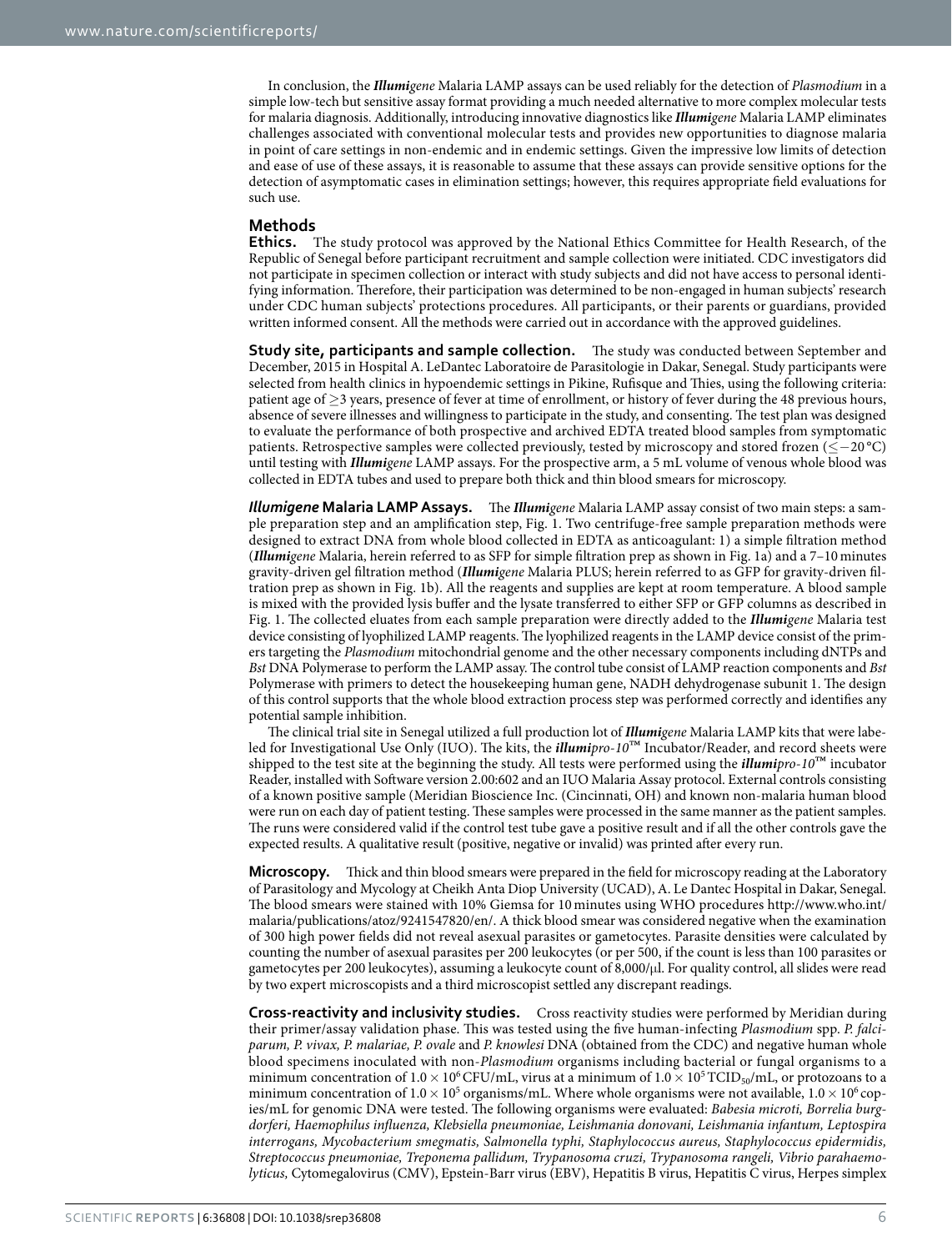virus 1 (HSV 1), HIV-1, Human Papilloma Virus (HPV), and Rubella virus. In addition, the following organisms were evaluated through in silico analysis since the organism or their DNA could not be obtained for testing: *Anaplasma phagocytophilium, Clostridium botulinum, Orientia tsutsugamushi, Rickettsia conorii, Rickettsia rickettsii, Rickettsia typhi*, Chikungunya virus, Dengue virus (types 1–4), West Nile virus, and Yellow Fever virus. Human genomic DNA was also tested at  $1.0 \times 10^6$  copies/mL.

**Determination of the Analytical Sensitivity.** Limit of Detection (LoD) of the two sample preparation methods was also determined by Meridian during their primer/assay validation phase. Both *P. falciparum* (3D7 strain) and *P. vivax* (India VII strain) samples, obtained from the CDC, were utilized. At least twenty replicates were tested at different concentrations with both SFP and GFP methods. A minimum of 20 valid results per dilution were used to determine the LoD using a statistically-based methodology which allows for the determination of LoD with a 95% confidence interval. LoD was calculated using a linear logistic model that assesses the relationship between the probability of the response and the parasite concentration. In addition, a lyophilized *P. falciparum* WHO standard (National Institute for Biological Standards, Hertfordshire, England) was used to determine the LoD of the assays. The sample was reconstituted in sterile water and different dilutions, in International Units/mL, were made in uninfected human whole blood. Twenty replicates of appropriate dilutions were tested with SFP and GFP. LoD was defined as the lowest parasite concentration detected at a 95% confidence level.

**PET-PCR assay.** Two dried blood spots were spotted with EDTA preserved blood from each of the clinical samples and stored at 4 °C. One of the dried blood spot was shipped to CDC, Atlanta for evaluation using the Plasmodium PET-PCR assay. DNA was extracted using the QIAamp blood kit (QIAGEN, Inc., Chatsworth, CA) according to the manufacturer's instructions and stored at 4 °C until processed. Each sample was tested once. Briefly, the Plasmodium PET-PCR reaction was performed in a  $20 \mu$ l reaction containing 2X TaqMan Environmental Master Mix 2.0 (Applied BioSystems), 250nM each forward and reverse primer for *Plasmodium* genus and 2 μl of DNA template. The reactions were performed under the following cycling parameters: initial hot-start at 95 °C for 15 minutes, followed by 45 cycles of denaturation at 95 °C for 20 seconds, annealing at 60 °C for 40 seconds. Samples with a CT value of 40.0 or below were considered positive.

**Statistics.** The sensitivity and specificity of *Illumigene* Malaria LAMP assays was calculated using both microscopy and PET-PCR as reference tests. The percentage specificity and sensitivity were calculated using the formulae shown below:

Sensitivity = true positives/(truepositives + falsenegatives)  $\times$  100

Specificity = true negatives/(truenegatives + falsepositives)  $\times$  100.

Probit analysis was used to determine the LoD for each *Illumigene* Malaria LAMP assay. The LoDs were calculated using a linear logistic model that assesses the relationship between the probability of the response and the parasite density (parasites/μL). Data were entered into Microsoft Excel 2010 (Microsoft, Redmond, WA) and analysed using SPSS software, version 18 (SPSS Inc., Chicago, IL, USA). Precision of the estimates was determined by calculating exact 95% confidence intervals for each test statistic.

#### **References**

- <span id="page-6-0"></span>1. Notomi, T. *et al.* Loop-mediated isothermal amplification of DNA. *Nucleic Acids Res* **28,** E63 (2000).
- <span id="page-6-1"></span>2. Hopkins, H. *et al.* Highly sensitive detection of malaria parasitemia in a malaria-endemic setting: performance of a new loopmediated isothermal amplification kit in a remote clinic in Uganda. *The Journal of infectious diseases* **208,** 645–652, doi: 10.1093/ infdis/jit184 (2013).
- <span id="page-6-9"></span>3. Lucchi, N. W. *et al.* Real-time fluorescence loop mediated isothermal amplification for the diagnosis of malaria. *PloS one* **5,** e13733, doi: 10.1371/journal.pone.0013733 (2010).
- 4. Sema, M. *et al.* Evaluation of non-instrumented nucleic acid amplification by loop-mediated isothermal amplification (NINA-LAMP) for the diagnosis of malaria in Northwest Ethiopia. *Malaria journal* **14,** 44, doi: 10.1186/s12936-015-0559-9 (2015).
- <span id="page-6-2"></span>5. Britton, S. *et al.* Sensitive Detection of Plasmodium vivax Using a High-Throughput, Colourimetric Loop Mediated Isothermal Amplification (HtLAMP) Platform: A Potential Novel Tool for Malaria Elimination. *PLoS neglected tropical diseases* **10,** e0004443, doi: 10.1371/journal.pntd.0004443 (2016).
- <span id="page-6-10"></span>6. Han, E. T. *et al.* Detection of four Plasmodium species by genus- and species-specific loop-mediated isothermal amplification for clinical diagnosis. *Journal of clinical microbiology* **45,** 2521–2528 (2007).
- <span id="page-6-11"></span>7. Patel, J. C. *et al.* Real-time loop-mediated isothermal amplification (RealAmp) for the species-specific identification of Plasmodium vivax. *PloS one* **8,** e54986, doi: 10.1371/journal.pone.0054986 (2013).
- 8. Yamamura, M., Makimura, K. & Ota, Y. Evaluation of a new rapid molecular diagnostic system for Plasmodium falciparum combined with DNA filter paper, loop-mediated isothermal amplification, and melting curve analysis. *Japanese journal of infectious diseases* **62,** 20–25 (2009).
- <span id="page-6-3"></span>9. Britton, S., Cheng, Q., Sutherland, C. J. & McCarthy, J. S. A simple, high-throughput, colourimetric, field applicable loop-mediated isothermal amplification (HtLAMP) assay for malaria elimination. *Malaria journal* **14,** 335, doi: 10.1186/s12936-015-0848-3 (2015).
- <span id="page-6-4"></span>10. Lucchi, N. W., Ljolje, D., Silva-Flannery, L. & Udhayakumar, V. Use of Malachite Green-Loop Mediated Isothermal Amplification for Detection of Plasmodium spp. Parasites. *PloS one* **11,** e0151437, doi: 10.1371/journal.pone.0151437 (2016).
- <span id="page-6-5"></span>11. *WHO Evidence Review Group on Malaria Diagnosis in Low Transmission Settings* [http://www.who.int/malaria/mpac/mpac\\_](http://www.who.int/malaria/mpac/mpac_mar2014_diagnosis_low_transmission_settings_report.pdf) [mar2014\\_diagnosis\\_low\\_transmission\\_settings\\_report.pdf](http://www.who.int/malaria/mpac/mpac_mar2014_diagnosis_low_transmission_settings_report.pdf) (2014).
- <span id="page-6-6"></span>12. Costa, D. C. *et al.* Submicroscopic malaria parasite carriage: how reproducible are polymerase chain reaction-based methods? *Memorias do Instituto Oswaldo Cruz* **109,** 21–28, doi: 10.1590/0074-0276140102 (2014).
- <span id="page-6-7"></span>13. Okell, L. C., Ghani, A. C., Lyons, E. & Drakeley, C. J. Submicroscopic infection in Plasmodium falciparum-endemic populations: a systematic review and meta-analysis. *The Journal of infectious diseases* **200,** 1509–1517, doi: 10.1086/644781 (2009).
- <span id="page-6-8"></span>14. Okell, L. C. *et al.* Factors determining the occurrence of submicroscopic malaria infections and their relevance for control. *Nat Commun* **3,** 1237, doi: 10.1038/ncomms2241 (2012).